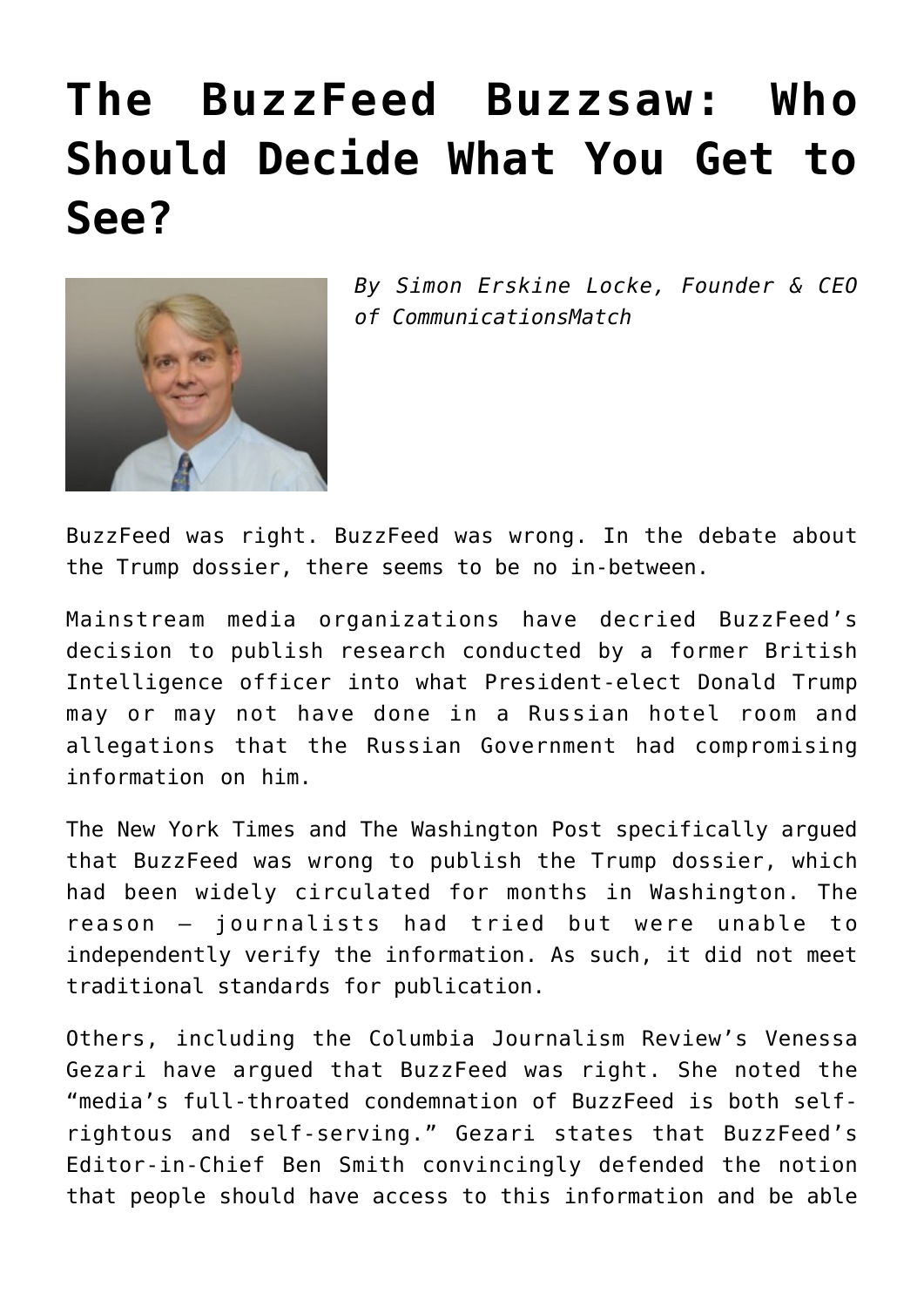to make their own decisions about it.

The debate around BuzzFeed's decision to publish, highlights rules about what doesn't get published. Did something happen in Russia? Is there kompromat? We may never know unless one of the participants confirmed the event. How likely is that?

An additional dimension is the media's self-confessed (at the time of the Gawker-Hulk Hogan trial) concerns about the financial impact of lawsuits and defamation. Are decisions not to publish simply a matter of ethics? Or should we be concerned that when it comes to the powerful, the risk of litigation, means the bar is higher?



Editors and publishers have a tough job. High standards are meant to protect people from inaccurate or defamatory reporting. But we have to question whether or not the rules are applied equally. Protections for the powerful are clearly a lot stronger than those for the powerless.

The fact that it took the money of a Silicon Valley billionaire to fund the lawsuit of a famous (and presumably wealthy individual) to win a case against a media organization is revealing. An understanding of journalisms' rules, allows them to be manipulated. This sounds very House of Cards. It is. The protagonists in our story understand the rules. And make no mistake, smart people use them against the media to obfuscate, distract and block coverage.

The press has a critical role to play in our democracy. We need a fourth estate to hold our political leaders accountable. Exceptional reporters are fulfilling this role.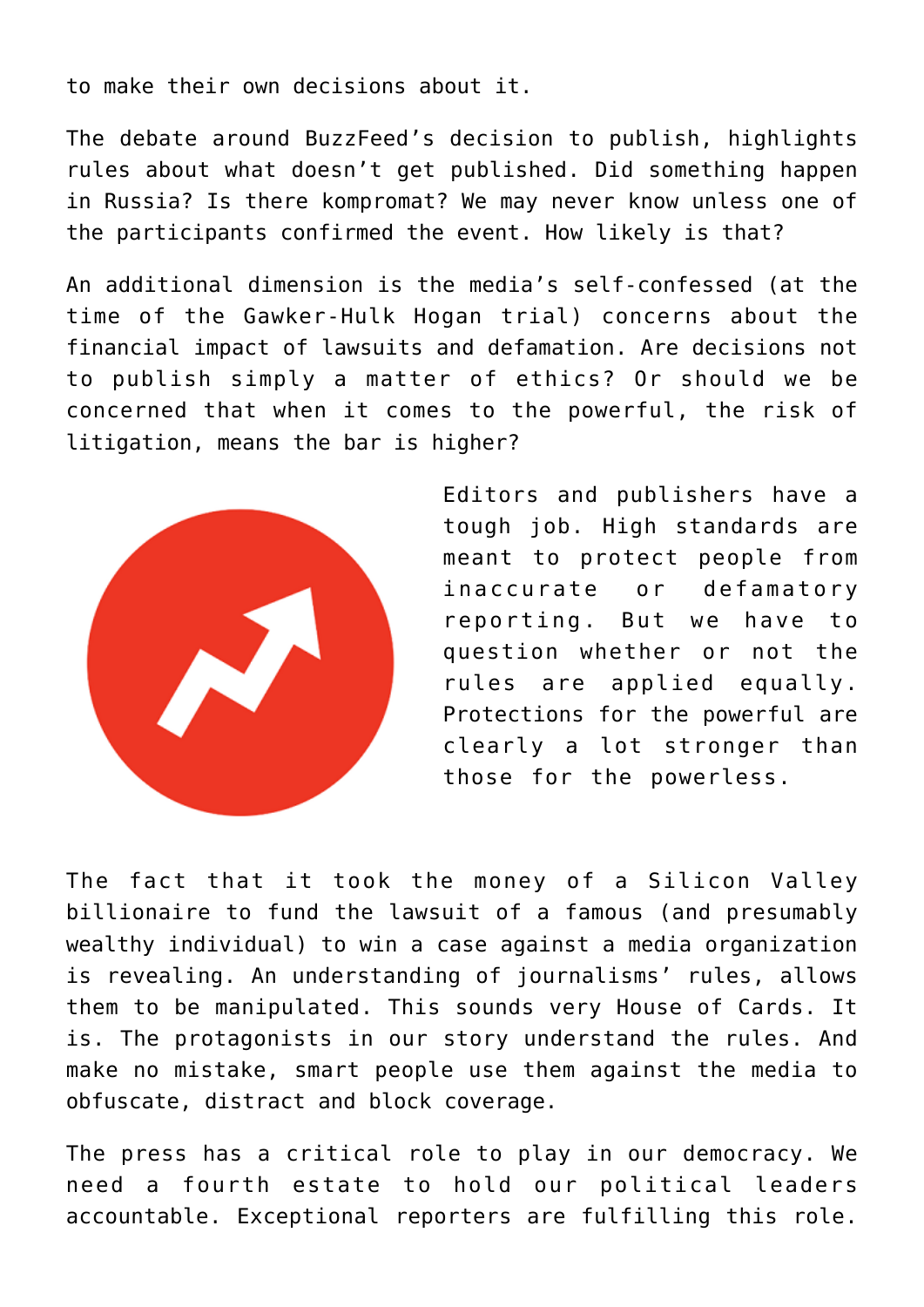But, being clear-eyed about journalism and the pressures publications face is important. Why, because trust in the media is in decline and its adversaries are winning.

Technology and the world have moved on. Journalism's efforts to be balanced often results in attention being paid to the sensational, not what is really important. Dead cat distractions on Twitter have been a powerful way to re-focus the media spotlight.

The media has a knife in a gun fight. It has one hand tied behind its back. In a world where the gap between the haves and the have nots is greater than ever, the patrician model of editors using traditional rules to decide what is important clearly isn't working so well.

BuzzFeed and the Columbia Journalism Review are right to say that "We the People" (my words) need access to relevant information. This is especially important when it comes to choosing the person and institutions that work for us: The President of the United States and Congress.

The question of access to information and how much to share with the people is not new. This debate been ongoing since Roman times (and before). As we know, information is power. So those with it, want to control it directly or indirectly – this applies both to leaders in politics and the media.

The freedom of information with all of its potential for messiness is the basis of liberty. In the world in which we live, we need access to more information rather than less, because in my view, journalisms' role should be that of a trusted curator, rather than arbiter. As a curator, news organizations role should be to not only to share news, but more importantly to provide access to information and explain it. As arbiters – editors make decisions about what they think is important for the rest of us. The track record is spotty.

Now more than ever, we need a more complete picture of our